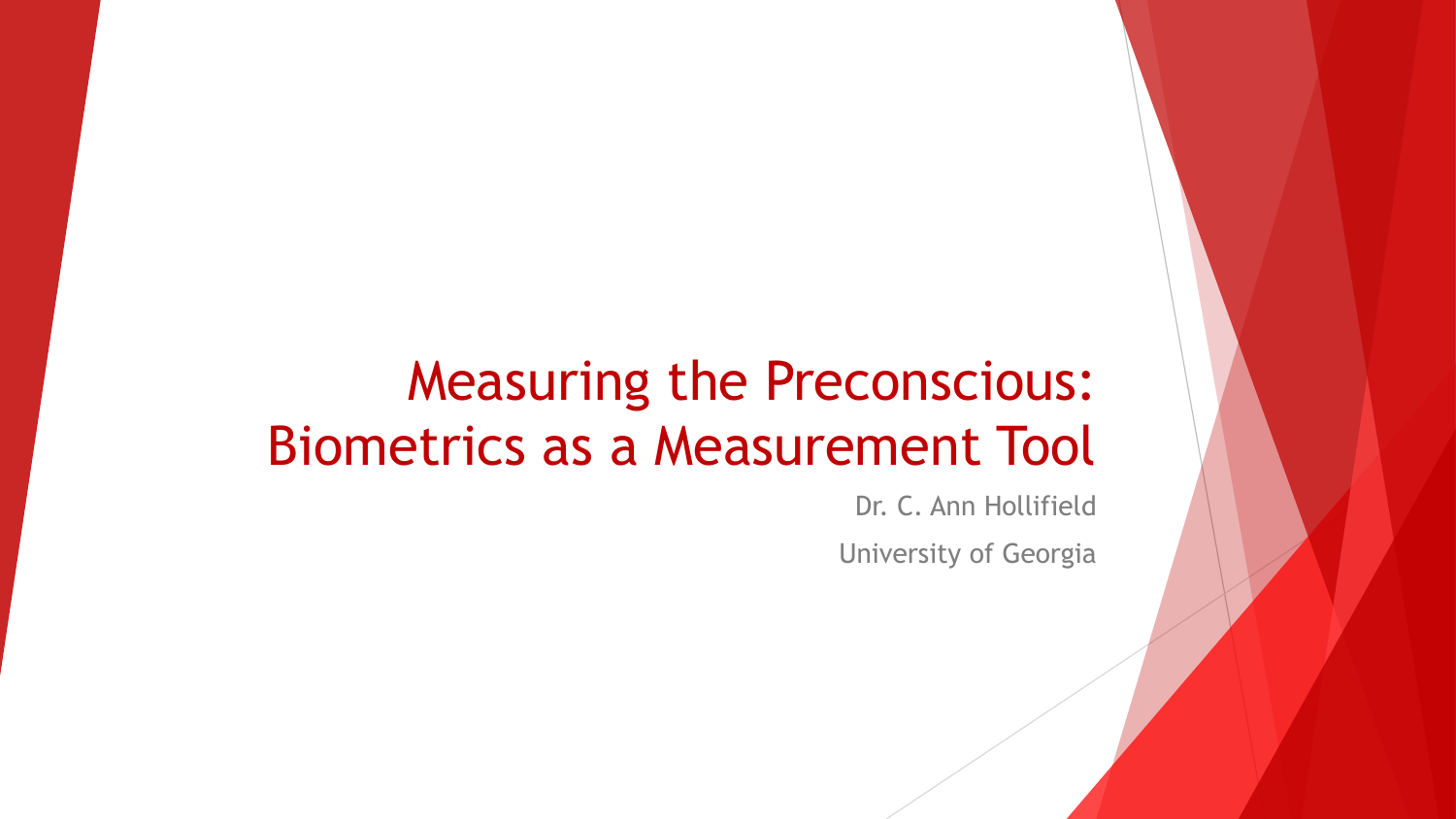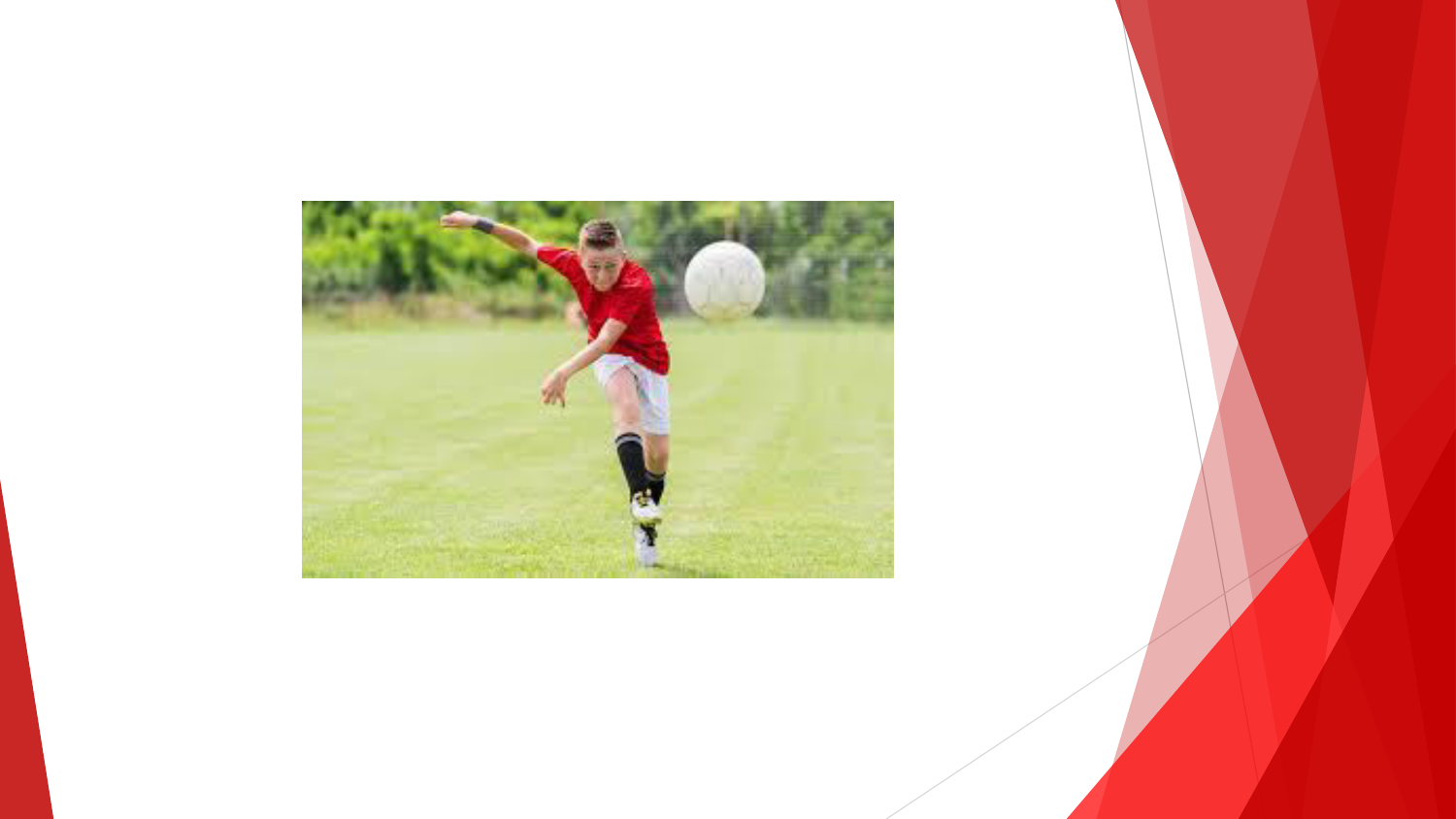## Preconscious Neural Processing

#### ▶ 350 milliseconds

- Between the time you see something and the time you decide to react
- ▶ Another 150 milliseconds between the time you decide to react and the time you actually start moving to take action
- ▶ Often another 150 milliseconds or so before you become conscious that you are reacting

 $\blacktriangleright$  (Libet et al, 1983)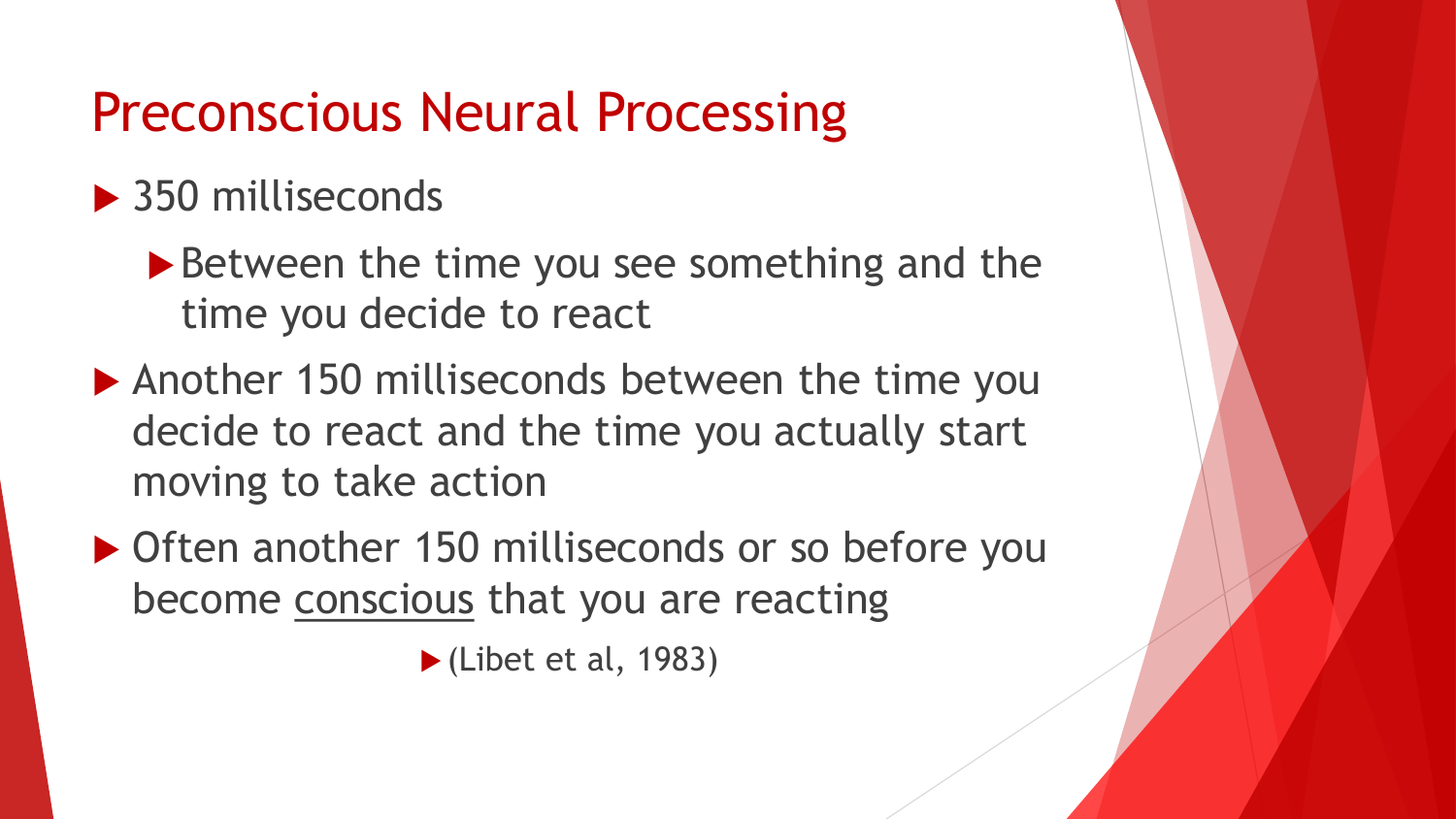#### Biometric Measurement

- ▶ We start acting before we consciously decide to act
- ▶ Consciousness is the process of explaining to ourselves why we are doing what we already are doing
- ▶ Biometric Measurement is all about this 500-650 milliseconds between stimulus and conscious decisions and actions.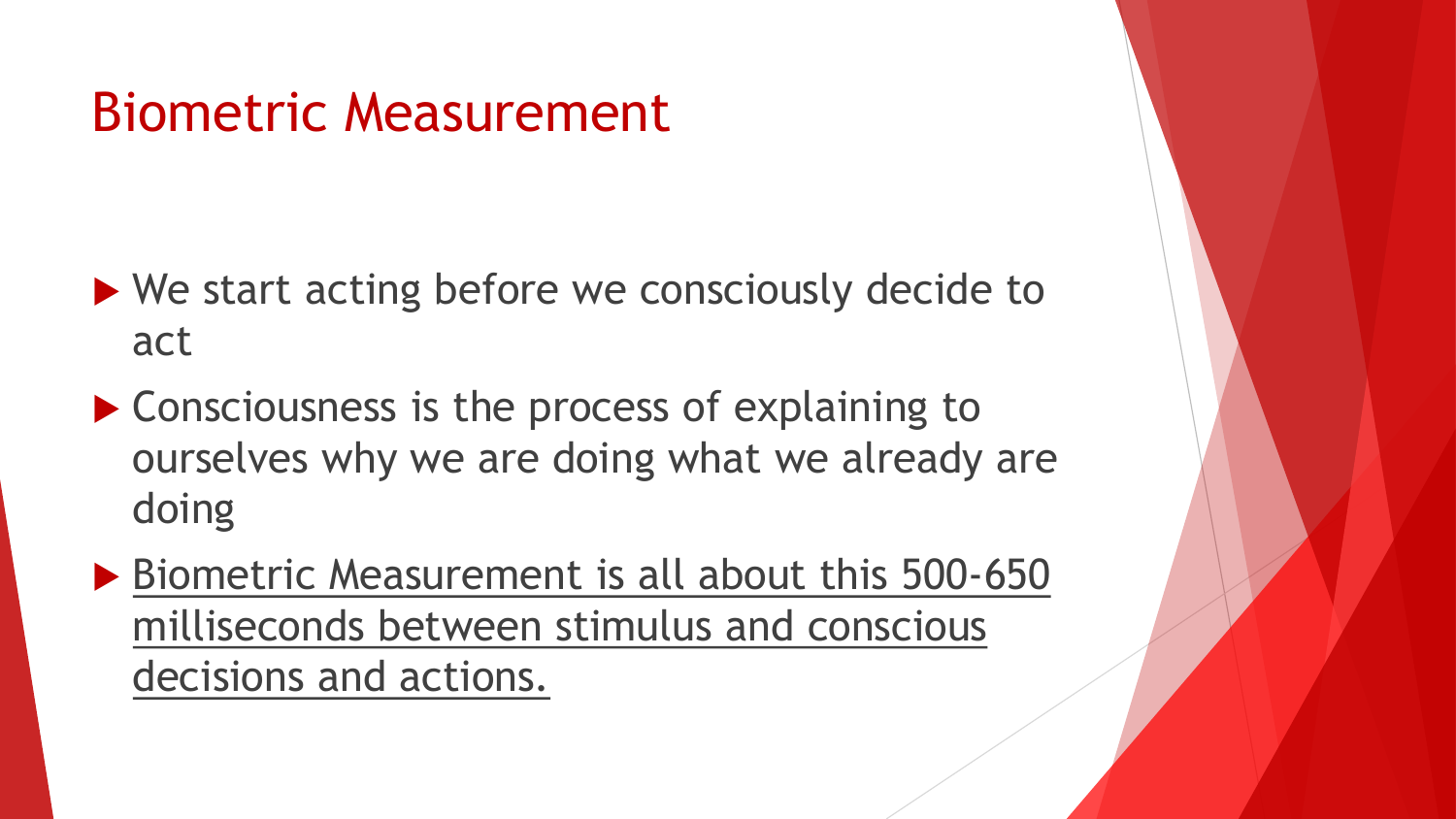## Why Biometrics Matter: Understanding Human Decision-Making

▶ 1950s: Cognitive Dissonance (Festinger, 1957)

- ▶ Contrary to theory of marketplace of ideas, humans avoid information that clashes with existing beliefs
- ▶ 1960s-1980s: Tools developed that allowed neuroscientists to map the brain
	- Including areas of the brain used to process emotions and those used to reason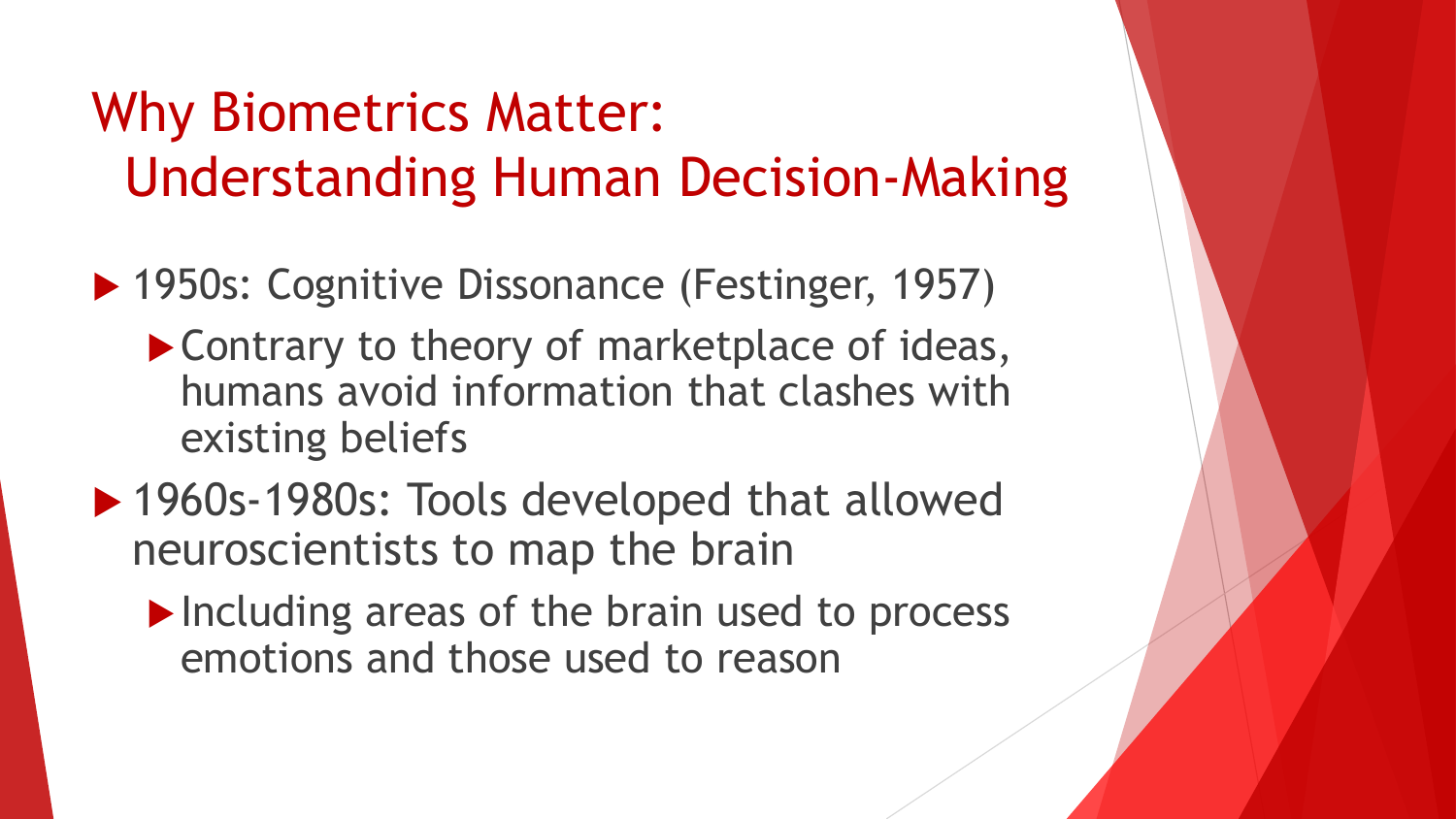## Why Biometrics Matter: Understanding Human Decision-Making

- Recent research shows most people begin processing complex dilemmas in emotional centers of the brain
	- A subset moves the decision-making to rational centers of the brain
	- **Those who keep decision processes in the** emotional centers of the brain tend to produce more "conservative" decisions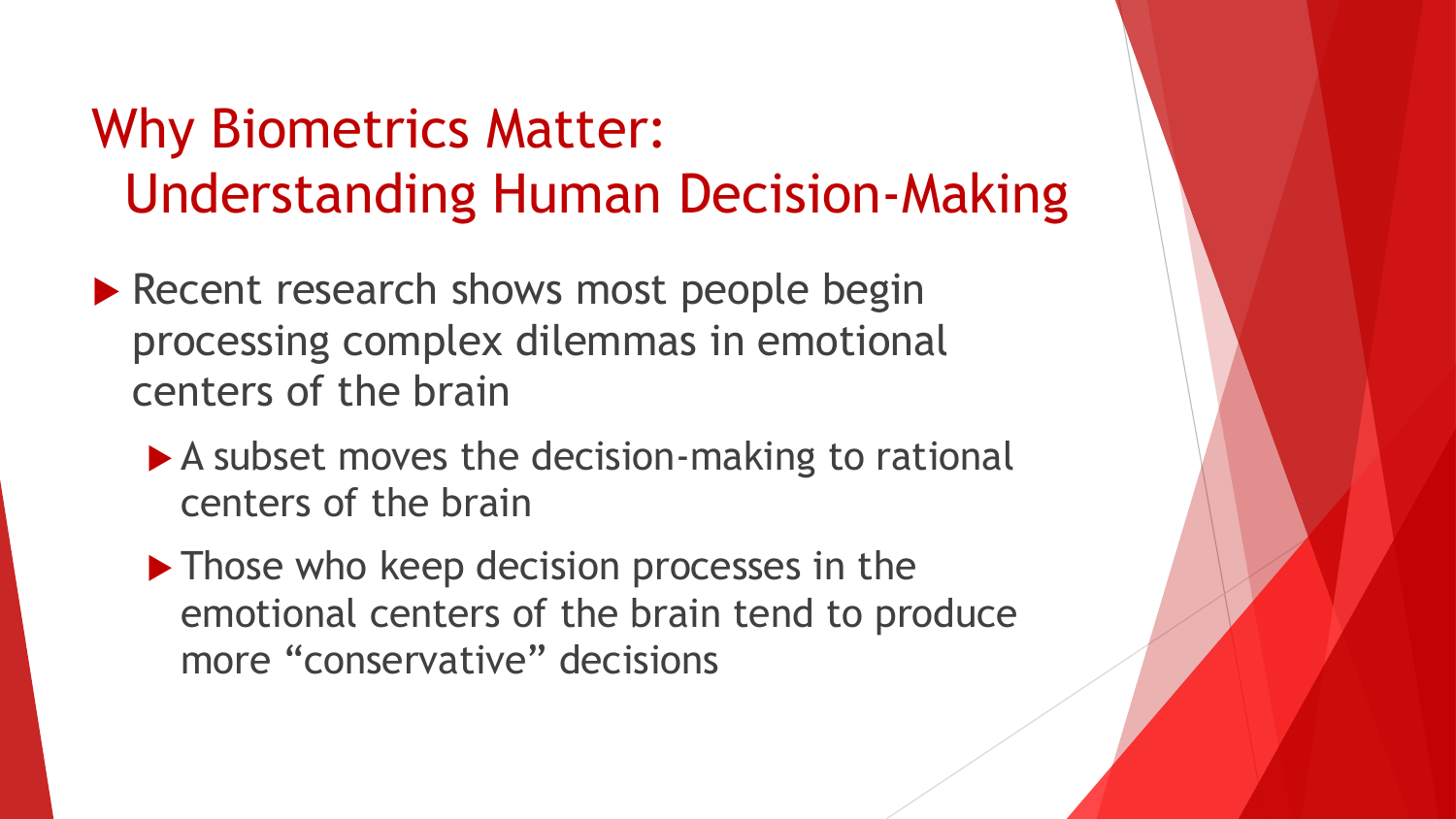## Why Biometrics Matter: Understanding Human Decision-Making

- **Priming emotional responses affects moral** decisions
	- ▶ Disgust, uncleanliness, fear/anxiety lead to more politically conservative decisions
- ▶ Subliminal Priming is highly effective
	- ▶ Once an emotional association is established, it is hard to overturn (Zajonc)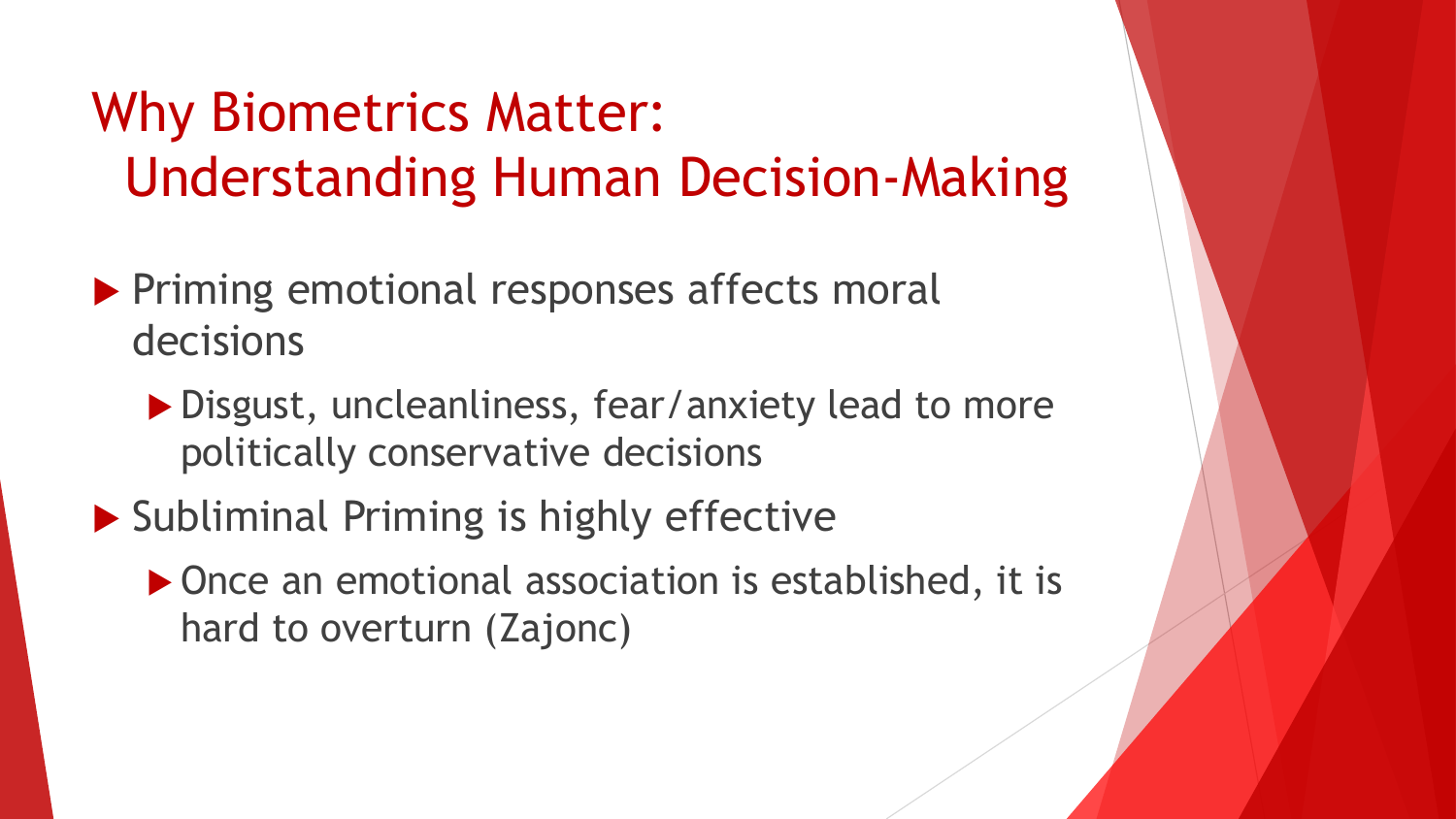#### Types of Biometric Measurement: Observable Behavior Measures

**Implicit Response Measurement** 

▶ Showing people something such as a product or brand and asking them to press a button that links an emotion to that item

▶ Facial Coding

Using cameras and software to capture and code unconscious facial micro-expressions following a stimulus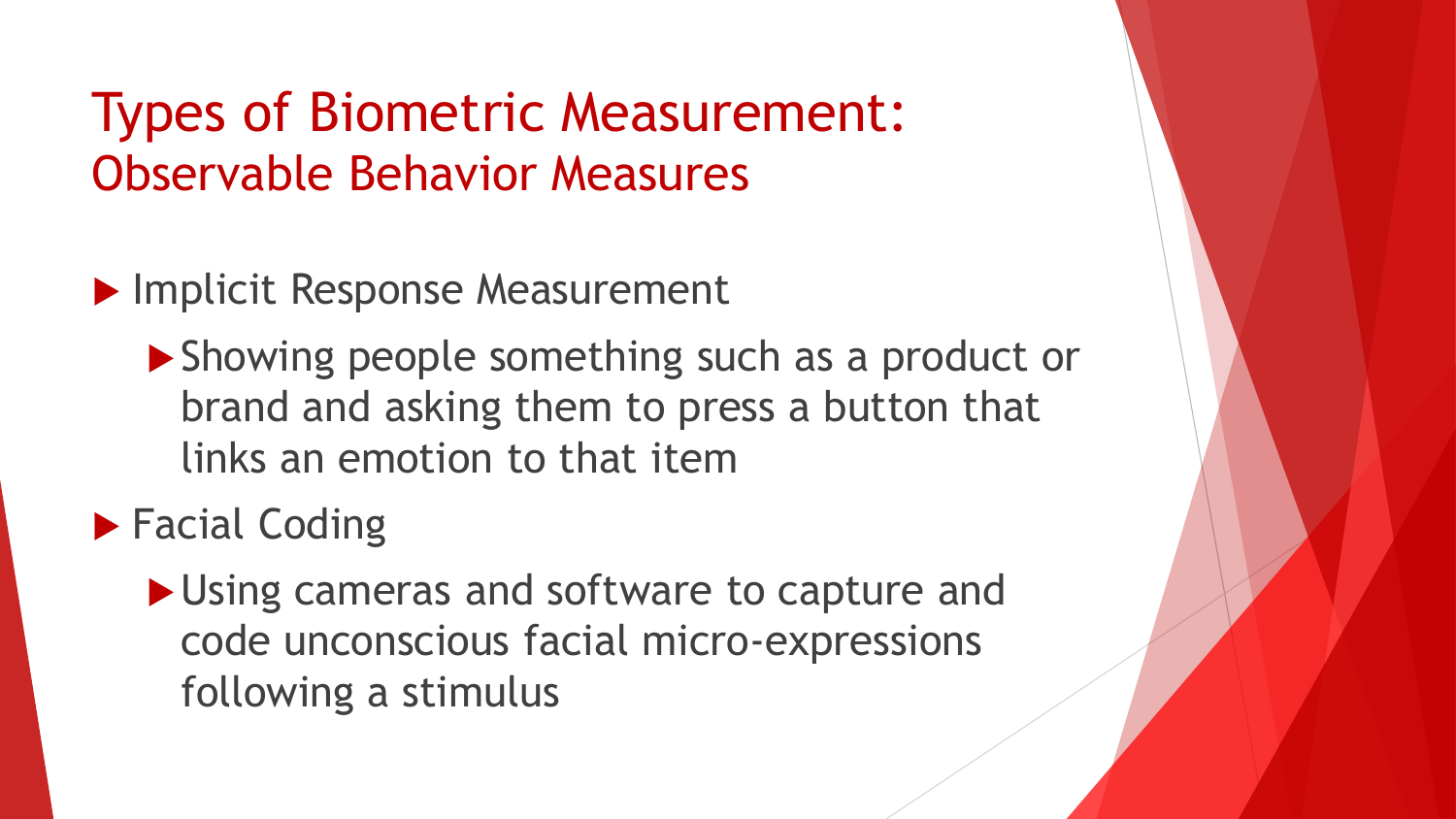#### Types of Biometric Measurement: Observable Behavior Measures

Eye Tracking

Use of cameras and software to track eye movement around content. Measures whether people are noticing things unconsciously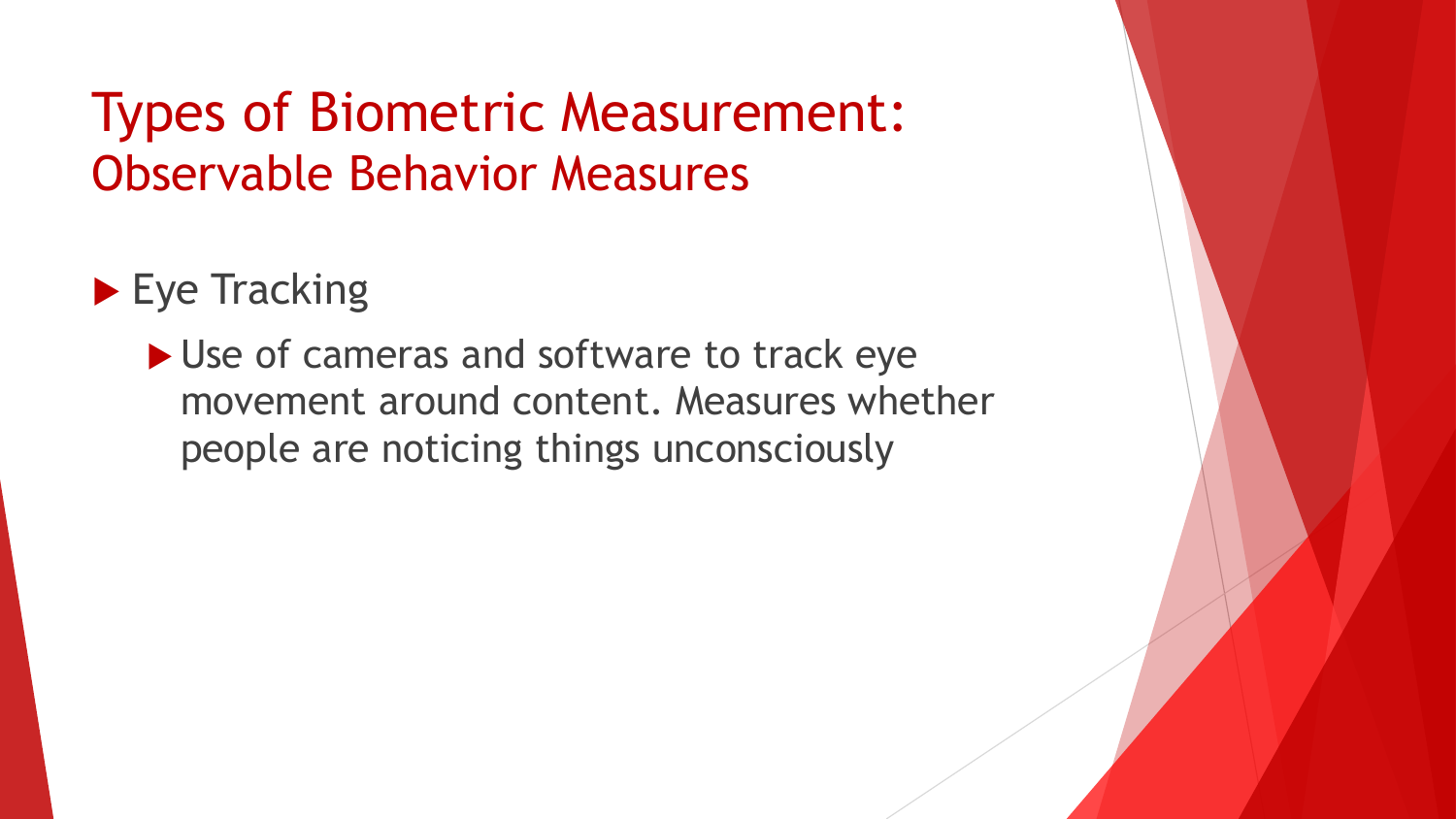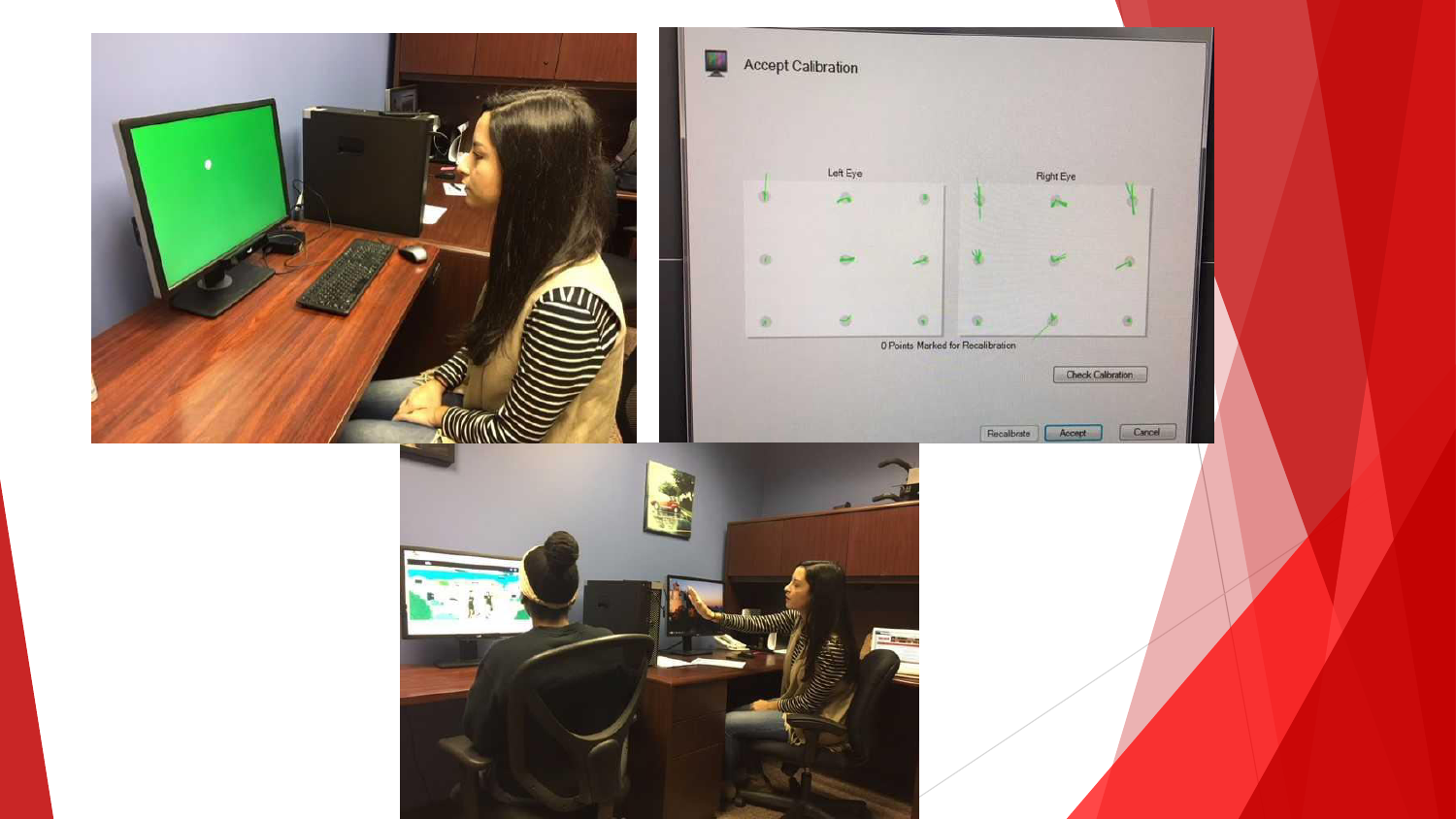### Types of Biometric Measurement: Autonomic Nervous System Measures

- **Pupilometry** 
	- **Measuring changes in the size of the pupil in response to** emotionally charged or cognitively loaded stimuli
- $\blacktriangleright$  Skin Conductance
	- Measures electrodermal changes or "galvanic skin response"
	- ▶ Effective measure of arousal, stress, and emotional engagement
- ▶ Heart Rate/Respiration
	- Measures changes in the frequency and variability of the heart rate
	- $\blacktriangleright$  Provides robust measure of variations in arousal or engagement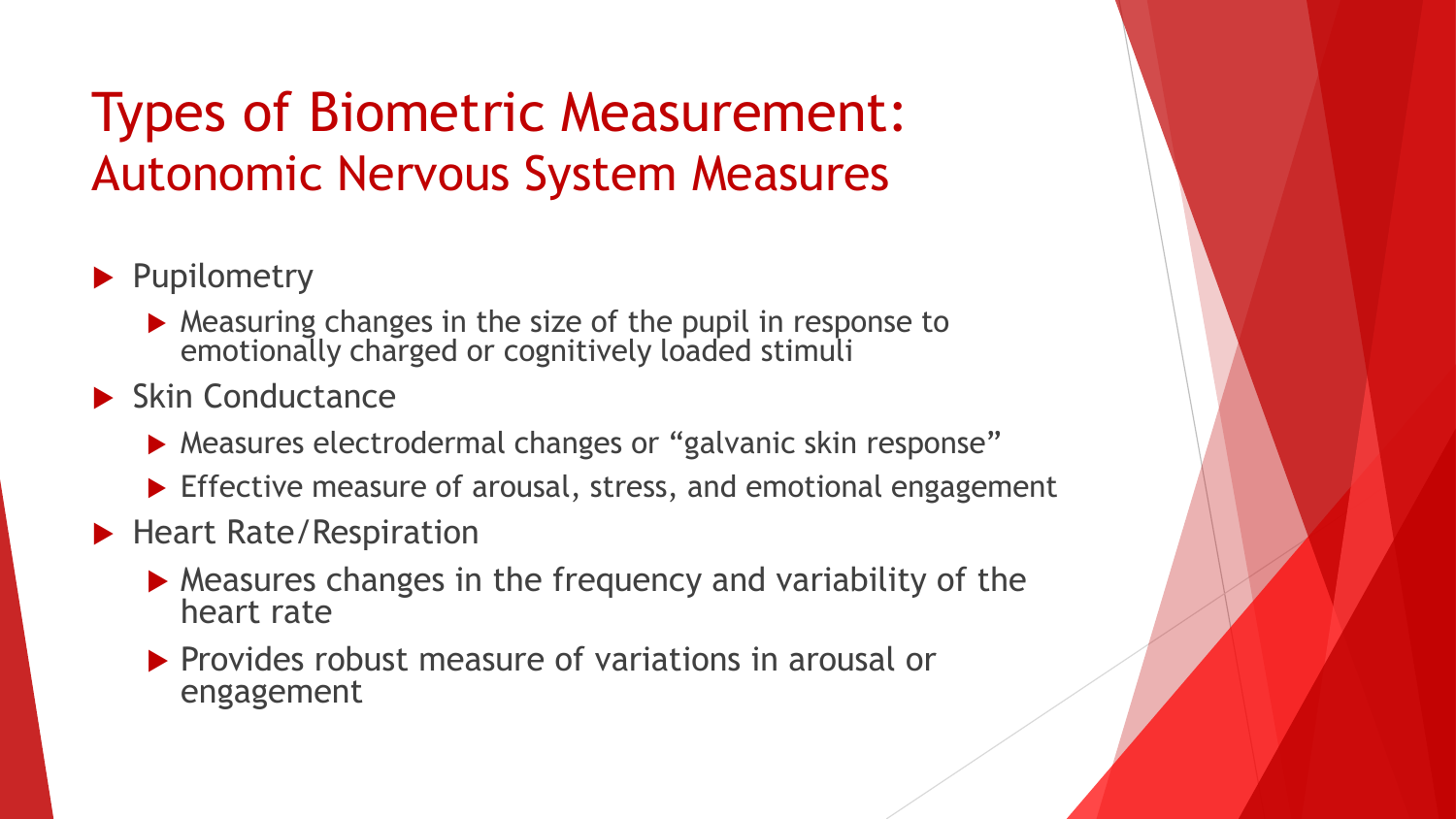



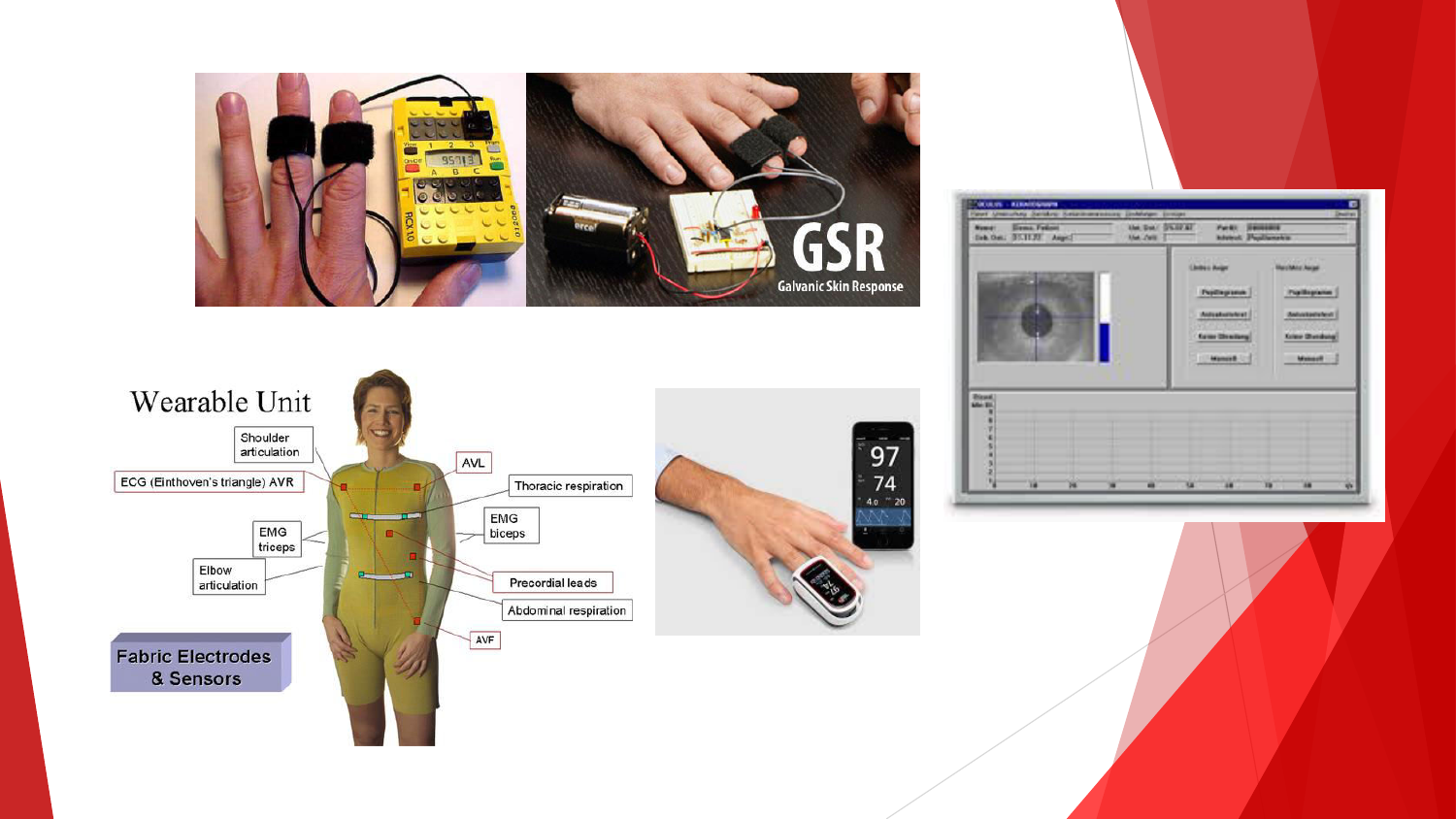## Types of Biometric Measurement: Brain Physiology

▶ Functional Magnetic Resonance Imaging (fMRI)

- $\blacktriangleright$  Identifies levels of oxygenation in different regions of the brain, linked to activity
- ▶ Limitations: time, expense of use; limitation of activities that can be measured; lag time before brain activity rises to fMRI measurable level; lack of temporal ability to measure scene by scene response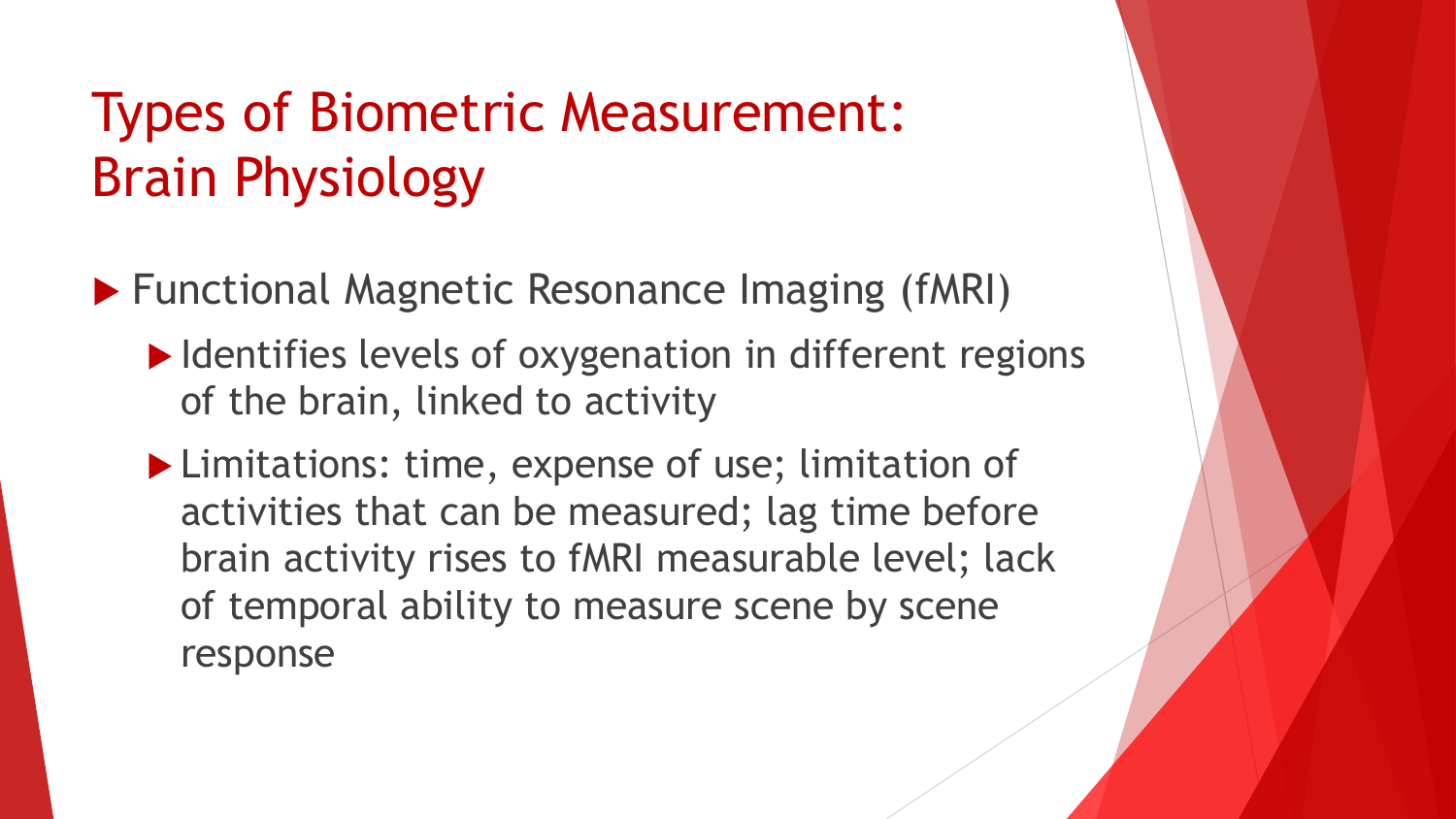## fMRI



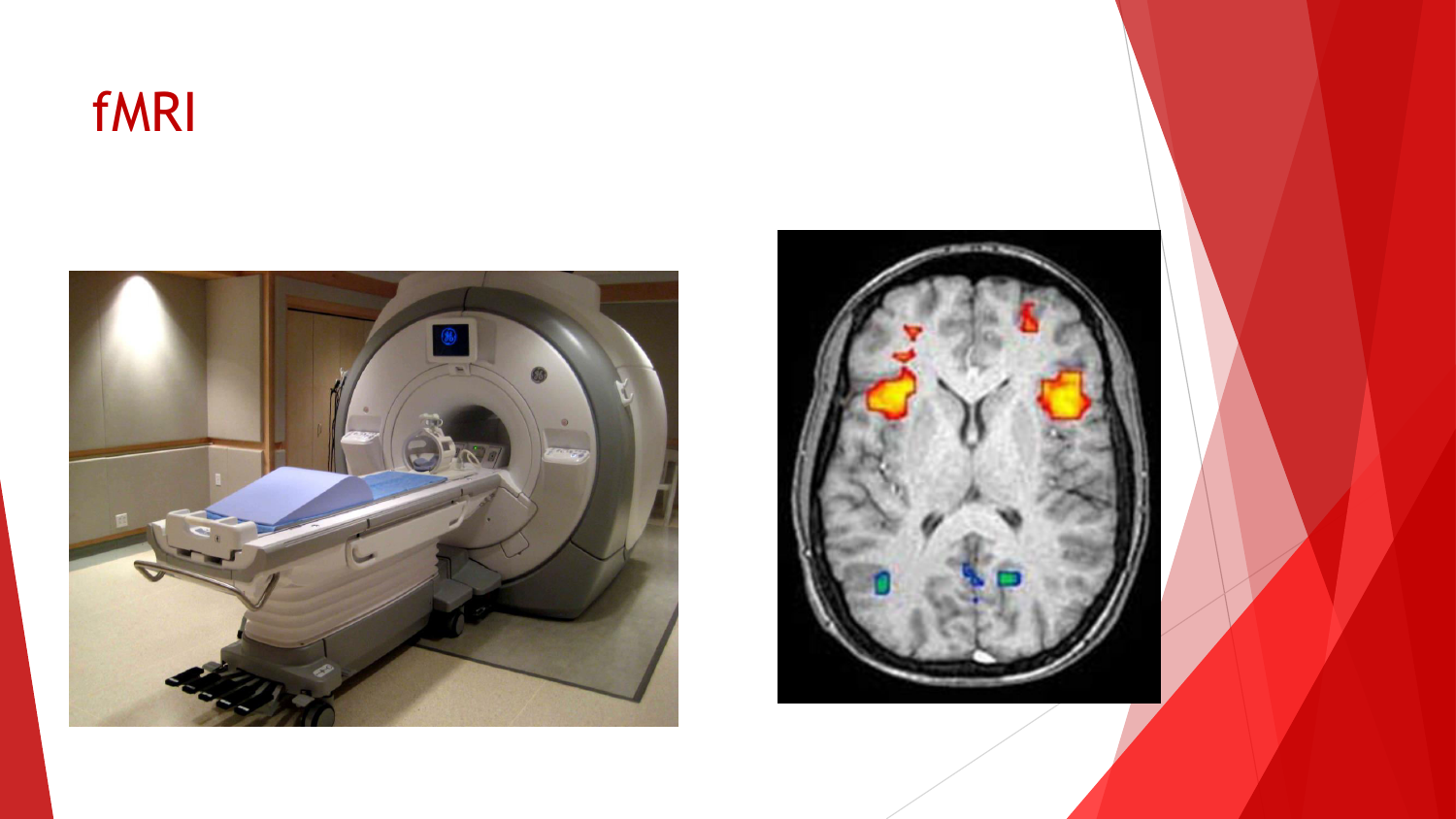## Types of Biometric Measurement: Brain Physiology

- Electroencephalography (EEG)
	- ▶ Measures brain waves flowing between cells
	- ▶ Samples at a rate of hundreds of times per second so permits scene-level response measurement
	- $\blacktriangleright$  Task-related changes occur on a sub-second time scale
	- ▶ Limitations: cannot pinpoint the sources of the signals to particular brain structures
	- ▶ Cheaper than fMRI but must be done in lab with highly experienced staff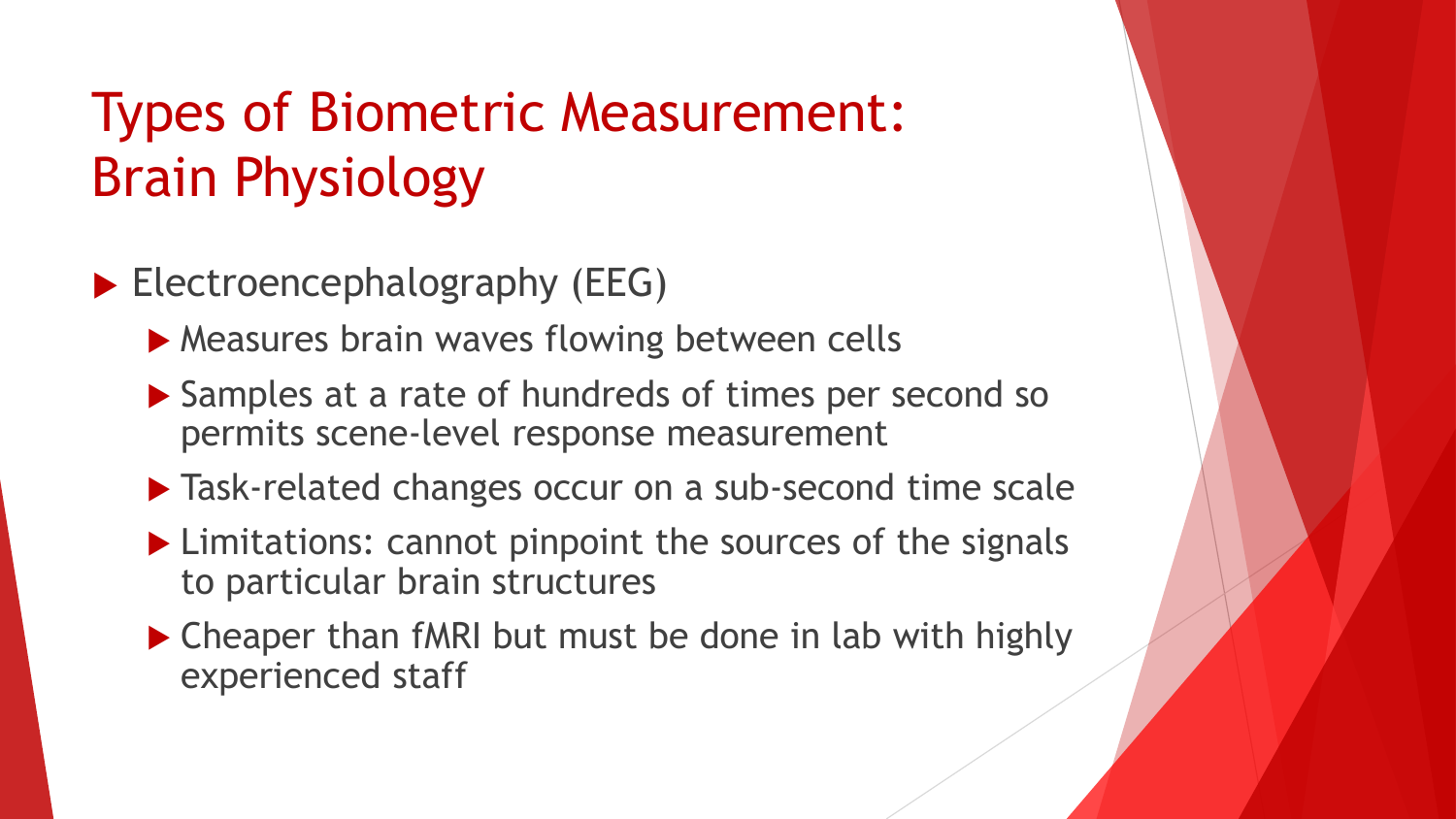## EEG



Milling **Michigan Address**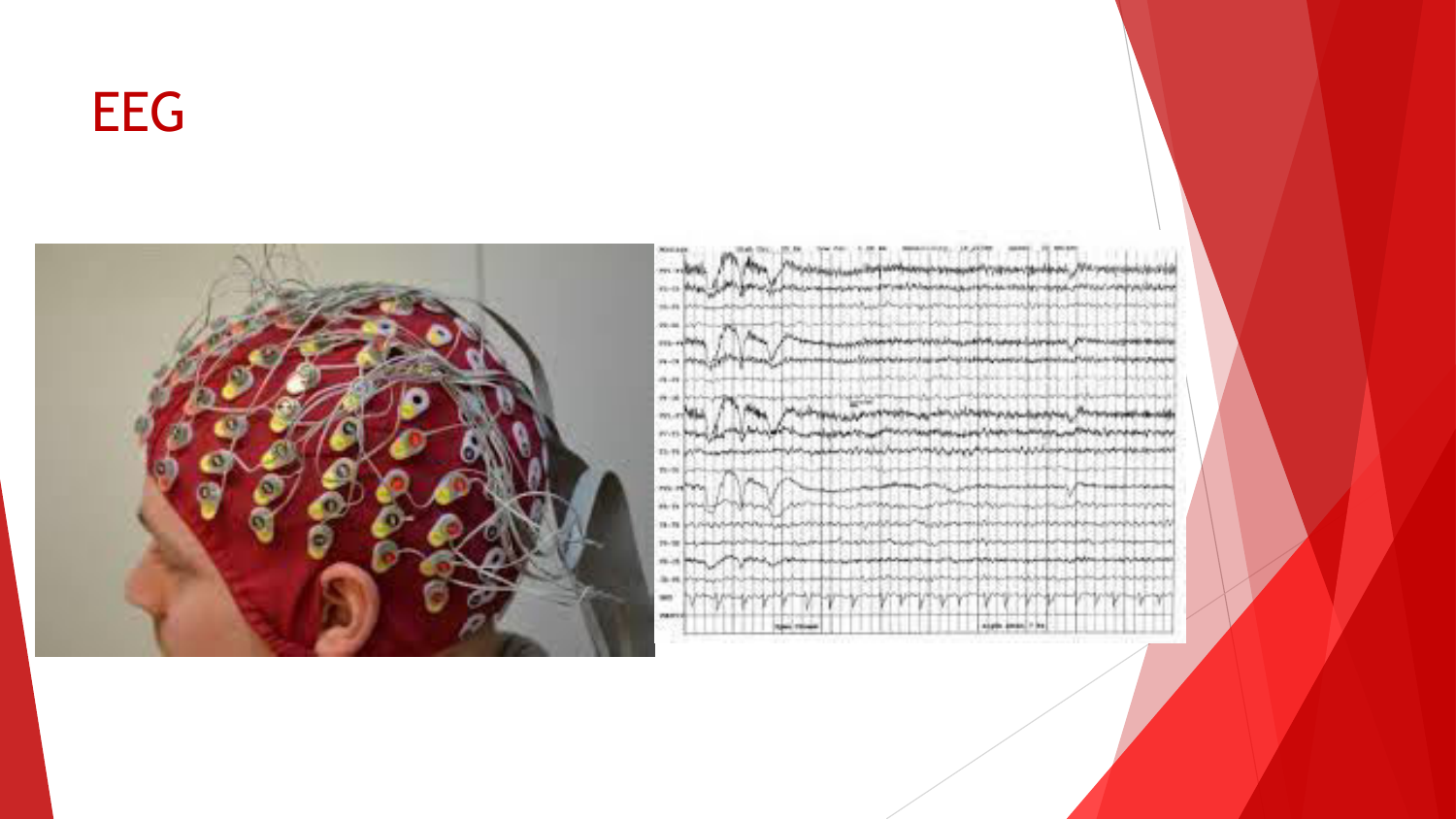## Summary

- Neural imagery of brain activity have been found to be more closely associated with:
	- $\blacktriangleright$  Higher than average sales-lift
	- ▶ Higher numbers of call-center responses
	- **Increased television ratings**
	- ▶ Increased program-related Twitter activity
- ▶ Correlations with brain activity measures higher than with post-exposure subjective response ratings of content
- $\blacktriangleright$  Neuroscience and biometric measurements make increased communication effectiveness – and subliminal manipulation for marketing and other purpose plausible